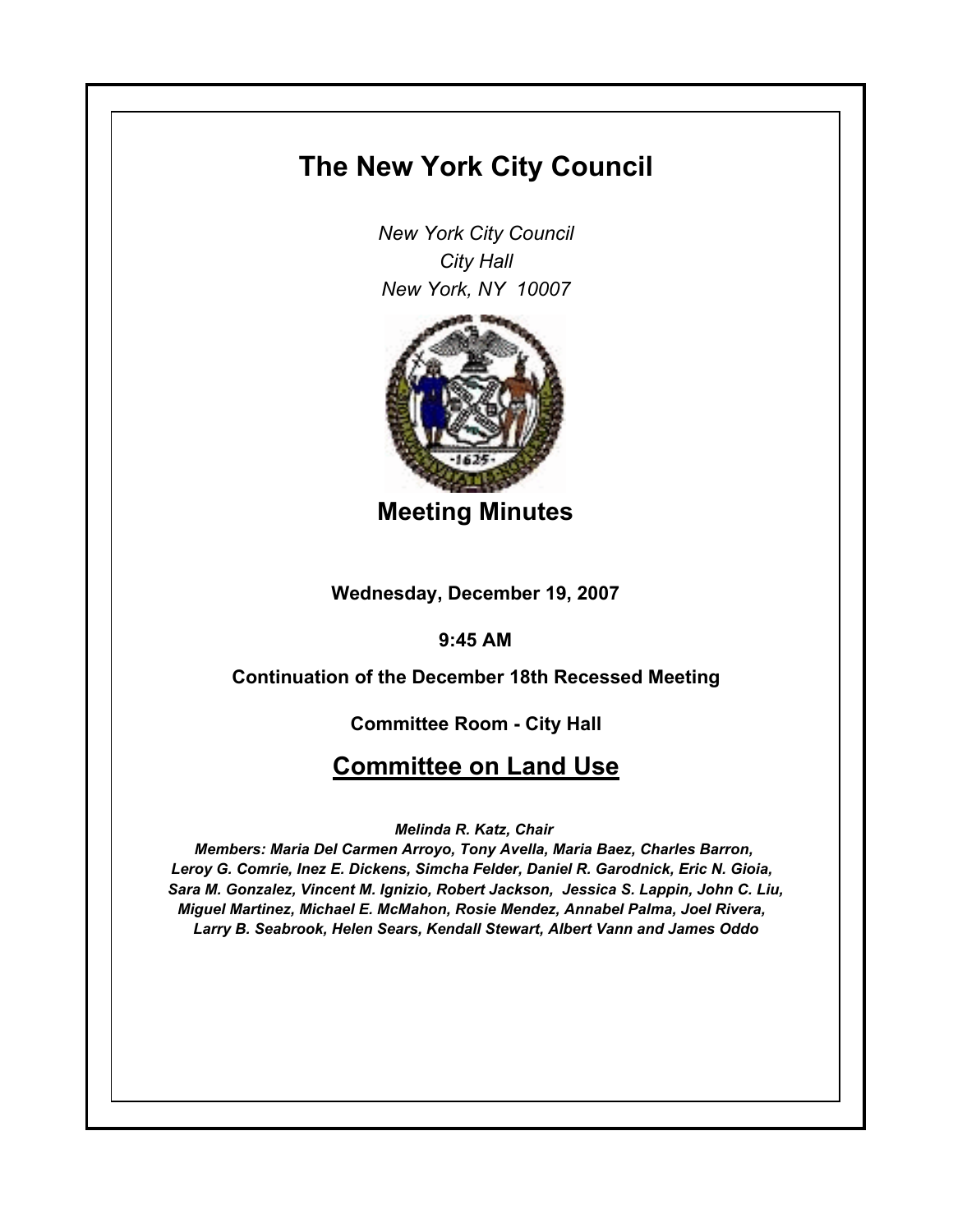Roll Call

**Present,**

Katz, Arroyo, Avella, Baez, Barron, Comrie Jr., Dickens, Felder, Garodnick, Gioia, Gonzalez, Ignizio, Jackson, Lappin, Liu, Martinez, Mendez, Oddo, Palma, Rivera, Seabrook, Sears, Stewart and Vann

# **Medical,**

McMahon

*Other Council Members Attending: Brewer, Gallagher, Foster, Dilan, Fidler, Weprin, Vallone and James*

**LU 0593-2007 Uniform land use review procedure application no. C 080019 HAX, an Urban Development Action Area Designation, Project and the disposition of such property located at 860 East 161st Street, Borough of the Bronx, Council District no. 17. This matter is subject to Council review and action pursuant to Sections 197-c and 197-d of the New York City Charter and Article 16 of the General Law.**

> *Attachments:* Hearing Transcript - Planning 11/26/07, Hearing Transcript - Planning 12/17/07, Hearing Transcript - Land Use 12/18/07, Hearing Transcript - Planning 12/19/07, Hearing Transcript - Land Use 12/19/07

#### **This Land Use Application was Hearing Held by Committee**

*Attachments:* Hearing Transcript - Planning 11/26/07, Hearing Transcript - Planning 12/17/07, Hearing Transcript - Land Use 12/18/07, Hearing Transcript - Planning 12/19/07, Hearing Transcript - Land Use 12/19/07

**A motion was made that this Land Use Application be Approved by Committee with Companion Resolution approved by Roll Call.**

**Affirmative,** 24 -

Katz, Arroyo, Avella, Baez, Barron, Comrie Jr., Dickens, Felder, Garodnick, Gioia, Gonzalez, Ignizio, Jackson, Lappin, Liu, Martinez, Mendez, Oddo, Palma, Rivera, Seabrook, Sears, Stewart and Vann

**Medical,** 1 -

McMahon

**LU 0594-2007 Uniform land use review procedure application no. C 080020 PQX, the acquisition of real property located at 860 East 161st Street, Borough of the Bronx, Council District no. 17, pursuant to Sections 197-c and 197-d of the New York City Charter. This action is subject to review and action by the Council only if appealed to the Council pursuant to Section 197-d(b)(2) of the Charter or called up by vote of the Council pursuant to Section 197-d(3)of the Charter.**

> *Attachments:* Hearing Transcript - Planning 11/26/07, Hearing Transcript - Planning 12/17/07, Hearing Transcript - Land Use 12/18/07, Hearing Transcript - Planning 12/19/07, Hearing Transcript - Land Use 12/19/07

**This Land Use Application was Hearing Held by Committee**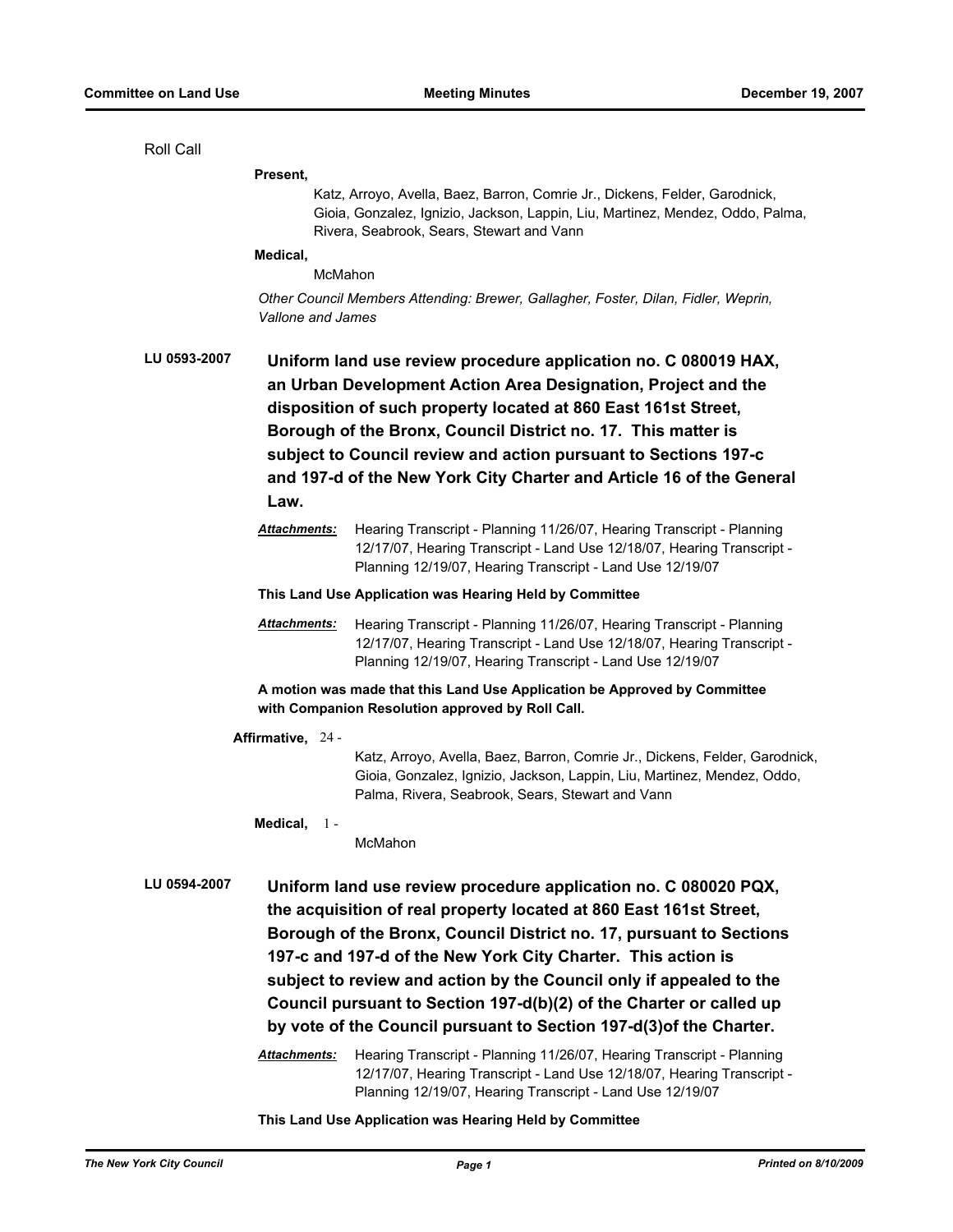*Attachments:* Hearing Transcript - Planning 11/26/07, Hearing Transcript - Planning 12/17/07, Hearing Transcript - Land Use 12/18/07, Hearing Transcript - Planning 12/19/07, Hearing Transcript - Land Use 12/19/07

**A motion was made that this Land Use Application be Approved by Committee with Companion Resolution approved by Roll Call.**

#### **Affirmative,** 24 -

Katz, Arroyo, Avella, Baez, Barron, Comrie Jr., Dickens, Felder, Garodnick, Gioia, Gonzalez, Ignizio, Jackson, Lappin, Liu, Martinez, Mendez, Oddo, Palma, Rivera, Seabrook, Sears, Stewart and Vann

# **Medical,** 1 -

McMahon

**LU 0616-2007 Application no. 20085176 HAR, In Rem Action no. 49, Application submitted by the Department of Finance and the Department of Housing Preservation and Development, pursuant to Section 11-412 of the Administrative Code and the Private Housing Finance Law for the development and preservation of property located in Community Board 1, Borough of Staten Island.**

> *Attachments:* Hearing Transcript - Planning 12/17/07, Hearing Transcript - Land Use 12/18/07, Hearing Transcript - Planning 12/19/07, Hearing Transcript - Land Use 12/19/07

**This Land Use Application was Hearing Held by Committee**

*Attachments:* Hearing Transcript - Planning 12/17/07, Hearing Transcript - Land Use 12/18/07, Hearing Transcript - Planning 12/19/07, Hearing Transcript - Land Use 12/19/07

**A motion was made that this Land Use Application be Approved by Committee with Companion Resolution approved by Roll Call.**

**Affirmative,** 24 -

Katz, Arroyo, Avella, Baez, Barron, Comrie Jr., Dickens, Felder, Garodnick, Gioia, Gonzalez, Ignizio, Jackson, Lappin, Liu, Martinez, Mendez, Oddo, Palma, Rivera, Seabrook, Sears, Stewart and Vann

# **Medical,** 1 -

McMahon

- **LU 0617-2007 Application no. 20085177 HAM, In Rem Action no. 47, Application submitted by the Department of Finance and the Department of Housing Preservation and Development, pursuant to Section 11-412 of the Administrative Code for the development and preservation of property located in Community Boards 9 and 10, Borough of Manhattan.**
	- *Attachments:* Hearing Transcript Planning 12/17/07, Hearing Transcript Land Use 12/18/07, Hearing Transcript - Planning 12/19/07, Hearing Transcript - Land Use 12/19/07

**This Land Use Application was Hearing Held by Committee**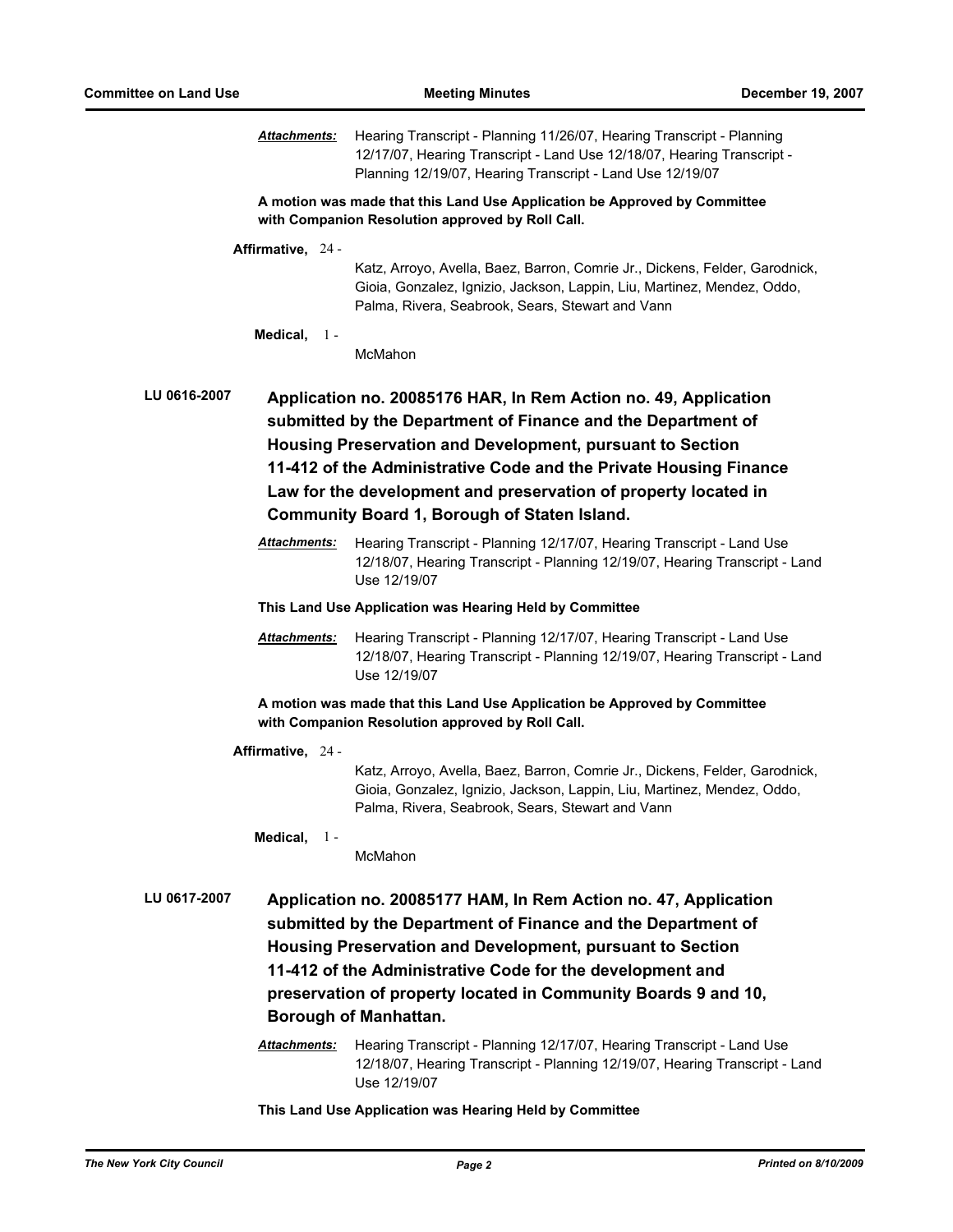*Attachments:* Hearing Transcript - Planning 12/17/07, Hearing Transcript - Land Use 12/18/07, Hearing Transcript - Planning 12/19/07, Hearing Transcript - Land Use 12/19/07

**A motion was made that this Land Use Application be Approved by Committee with Companion Resolution approved by Roll Call.**

#### **Affirmative,** 24 -

Katz, Arroyo, Avella, Baez, Barron, Comrie Jr., Dickens, Felder, Garodnick, Gioia, Gonzalez, Ignizio, Jackson, Lappin, Liu, Martinez, Mendez, Oddo, Palma, Rivera, Seabrook, Sears, Stewart and Vann

# **Medical,** 1 -

McMahon

**LU 0628-2007 Application no. 20075254 TCM, pursuant to §20-226 of the Administrative Code of the City of New York, concerning the petition of BacBars Group LLC, to establish, maintain and operate an enclosed sidewalk café located at 533 Hudson Street, Borough of Manhattan, Council District no. 3. This application is subject to review and action by the Land Use Committee only if called-up by vote of the Council pursuant to Rule 11.20b of the Council and §20-226(g) of the New York City Administrative Code.**

> *Attachments:* Hearing Transcript - Zoning 11/26/07, Hearing Transcript - Zoning 12/6/07, Hearing Testimony - Zoning 12/6/07, Hearing Transcript - Zoning 12/17/07, Hearing Transcript - Land Use 12/18/07, Hearing Transcript - Zoning 12/19/07, Hearing Transcript - Land Use 12/19/07

# **This Land Use Application was Hearing Held by Committee**

*Attachments:* Hearing Transcript - Zoning 11/26/07, Hearing Transcript - Zoning 12/6/07, Hearing Testimony - Zoning 12/6/07, Hearing Transcript - Zoning 12/17/07, Hearing Transcript - Land Use 12/18/07, Hearing Transcript - Zoning 12/19/07, Hearing Transcript - Land Use 12/19/07

# **A motion was made that this Land Use Application be Approved by Committee with Companion Resolution approved by Roll Call.**

### **Affirmative,** 24 -

Katz, Arroyo, Avella, Baez, Barron, Comrie Jr., Dickens, Felder, Garodnick, Gioia, Gonzalez, Ignizio, Jackson, Lappin, Liu, Martinez, Mendez, Oddo, Palma, Rivera, Seabrook, Sears, Stewart and Vann

#### **Medical,** 1 -

McMahon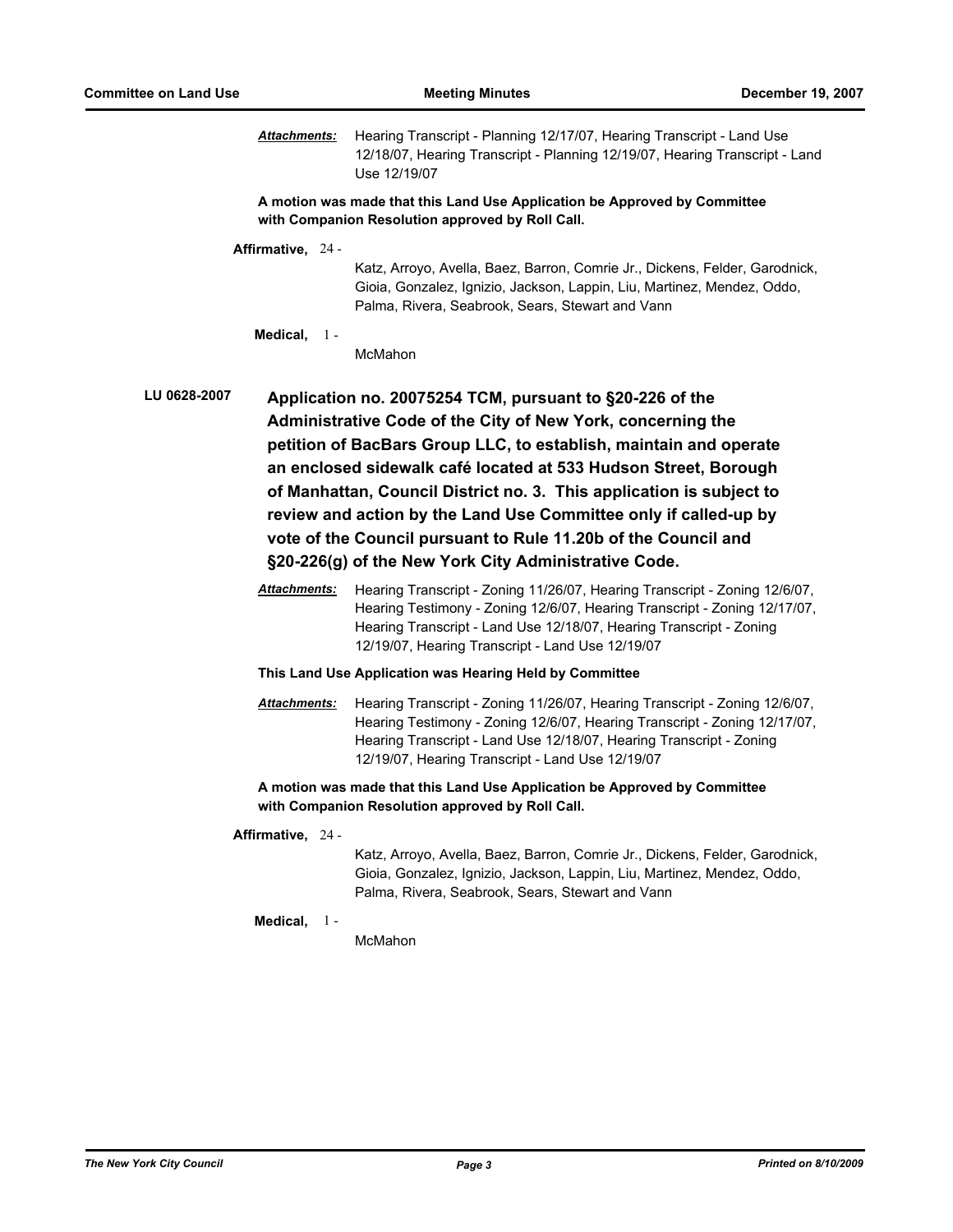- **LU 0619-2007 Application no. 20085181 HAM, an Urban Development Action Area Project located at 2073 7th Avenue, Council District no. 9, Borough of Manhattan. This matter is subject to Council review and action pursuant to Article 16 of the New York General Municipal Law, at the request of the New York City Department of Housing Preservation and Development, and pursuant to Section 696 of the General Municipal Law for an exemption from real property taxes.**
	- *Attachments:* Hearing Transcript Planning 11/26/07, Hearing Transcript Planning 12/17/07, Hearing Transcript - Land Use 12/18/07, Hearing Transcript - Planning 12/19/07, Hearing Transcript - Land Use 12/19/07
	- **This Land Use Application was Hearing Held by Committee**
	- *Attachments:* Hearing Transcript Planning 11/26/07, Hearing Transcript Planning 12/17/07, Hearing Transcript - Land Use 12/18/07, Hearing Transcript - Planning 12/19/07, Hearing Transcript - Land Use 12/19/07

**A motion was made that this Land Use Application be Approved by Committee with Companion Resolution approved by Roll Call.**

**Affirmative,** 24 -

Katz, Arroyo, Avella, Baez, Barron, Comrie Jr., Dickens, Felder, Garodnick, Gioia, Gonzalez, Ignizio, Jackson, Lappin, Liu, Martinez, Mendez, Oddo, Palma, Rivera, Seabrook, Sears, Stewart and Vann

**Medical,** 1 -

McMahon

- **LU 0563-2007 Application no. 20085083 HAX, an Urban Development Action Area Project located at 697 Dawson Street, Council District no. 17, Borough of the Bronx. This matter is subject to Council review and action pursuant to Article 16 of the New York General Municipal Law, at the request of the New York City Department of Housing Preservation and Development and pursuant to Section 577 of the Private Housing Finance Law for a partial tax exemption.**
	- *Attachments:* Hearing Transcript Planning 10/9/07, Hearing Transcript Planning 10/23/07, Hearing Testimony - Planning 10/23/07, Hearing Transcript - Planning 11/14/07, Hearing Transcript - Land Use 11/14/07, Hearing Transcript - Planning 11/15/07, Hearing Transcript - Planning 11/26/07, Hearing Transcript - Planning 12/17/07, Hearing Transcript - Land Use 12/18/07, Hearing Transcript - Planning 12/19/07, Hearing Transcript - Land Use 12/19/07

**This Land Use Application was Hearing Held by Committee**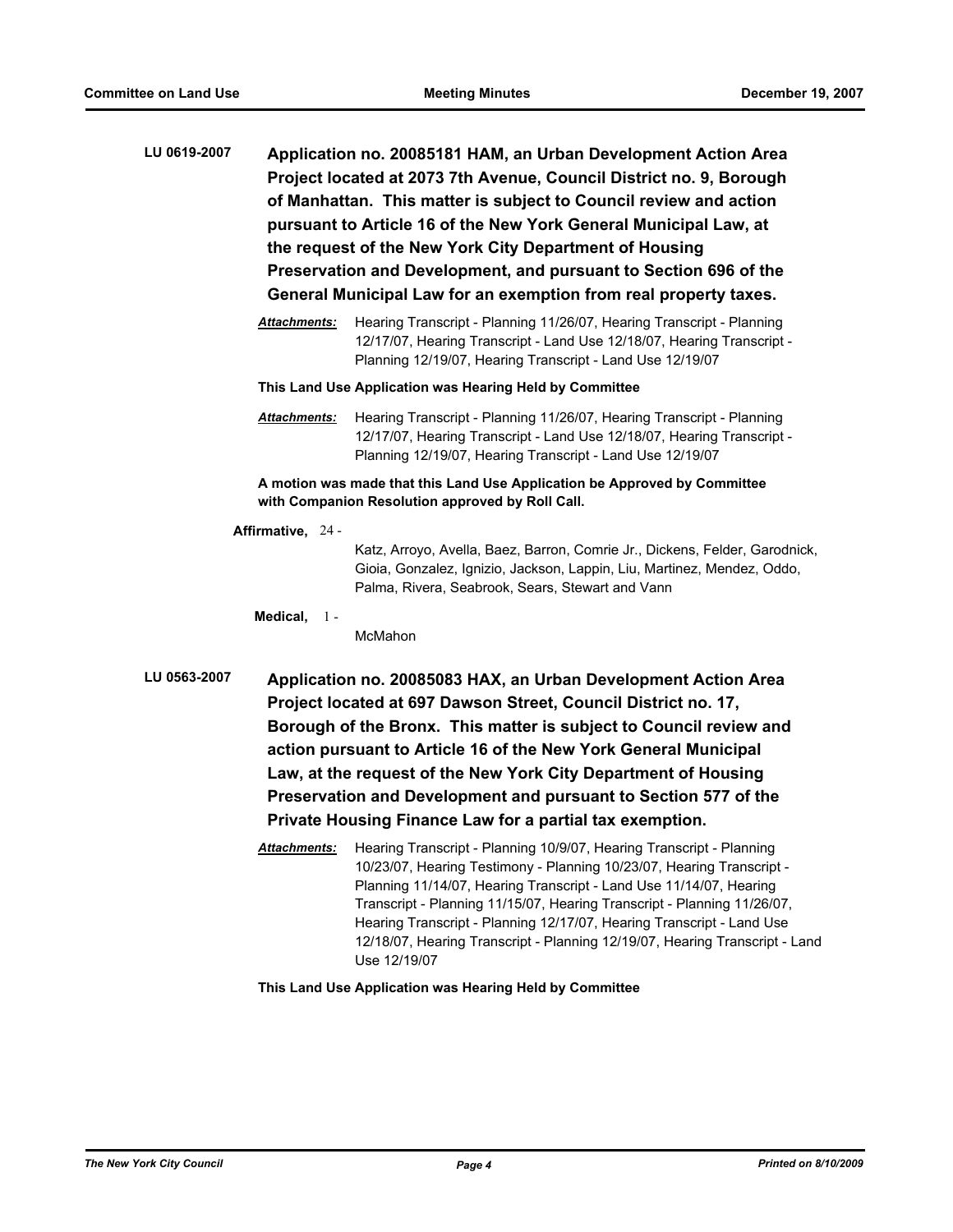*Attachments:* Hearing Transcript - Planning 10/9/07, Hearing Transcript - Planning 10/23/07, Hearing Testimony - Planning 10/23/07, Hearing Transcript - Planning 11/14/07, Hearing Transcript - Land Use 11/14/07, Hearing Transcript - Planning 11/15/07, Hearing Transcript - Planning 11/26/07, Hearing Transcript - Planning 12/17/07, Hearing Transcript - Land Use 12/18/07, Hearing Transcript - Planning 12/19/07, Hearing Transcript - Land Use 12/19/07

**A motion was made that this Land Use Application be Approved by Committee with Companion Resolution approved by Roll Call.**

| Affirmative. | $24 -$ |
|--------------|--------|
|              |        |

Katz, Arroyo, Avella, Baez, Barron, Comrie Jr., Dickens, Felder, Garodnick, Gioia, Gonzalez, Ignizio, Jackson, Lappin, Liu, Martinez, Mendez, Oddo, Palma, Rivera, Seabrook, Sears, Stewart and Vann

```
Medical,
1 -
```
McMahon

**LU 0632-2007 Application no. N 060047 NPM, pursuant to Section 197-a and 197-d of the New York City Charter, concerning the Community Board 9 Manhattan 197-a Plan, in Council Districts no. 7, 8, and 9.**

> *Attachments:* Hearing Testimony, Hearing Transcript - Planning 12/12/07, Hearing Transcript - Planning 12/19/07, Hearing Transcript - Land Use 12/19/07

#### **This Land Use Application was Hearing Held by Committee**

*Attachments:* Hearing Testimony, Hearing Transcript - Planning 12/12/07, Hearing Transcript - Planning 12/19/07, Hearing Transcript - Land Use 12/19/07

*Motion to Postpone Vote by Council Member Barron*

**A motion was made that this Land Use Application be Defeated by Committee failed by Roll Call.**

| Affirmative, 5 -                                        |  |                                                                                                                                                                     |  |  |
|---------------------------------------------------------|--|---------------------------------------------------------------------------------------------------------------------------------------------------------------------|--|--|
|                                                         |  | Avella, Barron, Ignizio, Mendez and Vann                                                                                                                            |  |  |
| Negative, $19 -$                                        |  |                                                                                                                                                                     |  |  |
|                                                         |  | Katz, Arroyo, Baez, Comrie Jr., Dickens, Felder, Garodnick, Gioia,<br>Gonzalez, Jackson, Lappin, Liu, Martinez, Oddo, Palma, Rivera, Seabrook,<br>Sears and Stewart |  |  |
| Medical, $1 -$                                          |  |                                                                                                                                                                     |  |  |
|                                                         |  | McMahon                                                                                                                                                             |  |  |
| <b>Attachments:</b>                                     |  | Hearing Testimony, Hearing Transcript - Planning 12/12/07, Hearing<br>Transcript - Planning 12/19/07, Hearing Transcript - Land Use 12/19/07                        |  |  |
| This Land Use Application was Hearing Held by Committee |  |                                                                                                                                                                     |  |  |
| <b>Attachments:</b>                                     |  | Hearing Testimony, Hearing Transcript - Planning 12/12/07, Hearing<br>Transcript - Planning 12/19/07, Hearing Transcript - Land Use 12/19/07                        |  |  |

**A motion was made that this Land Use Application be Approved by Committee with Companion Resolution approved by Roll Call.**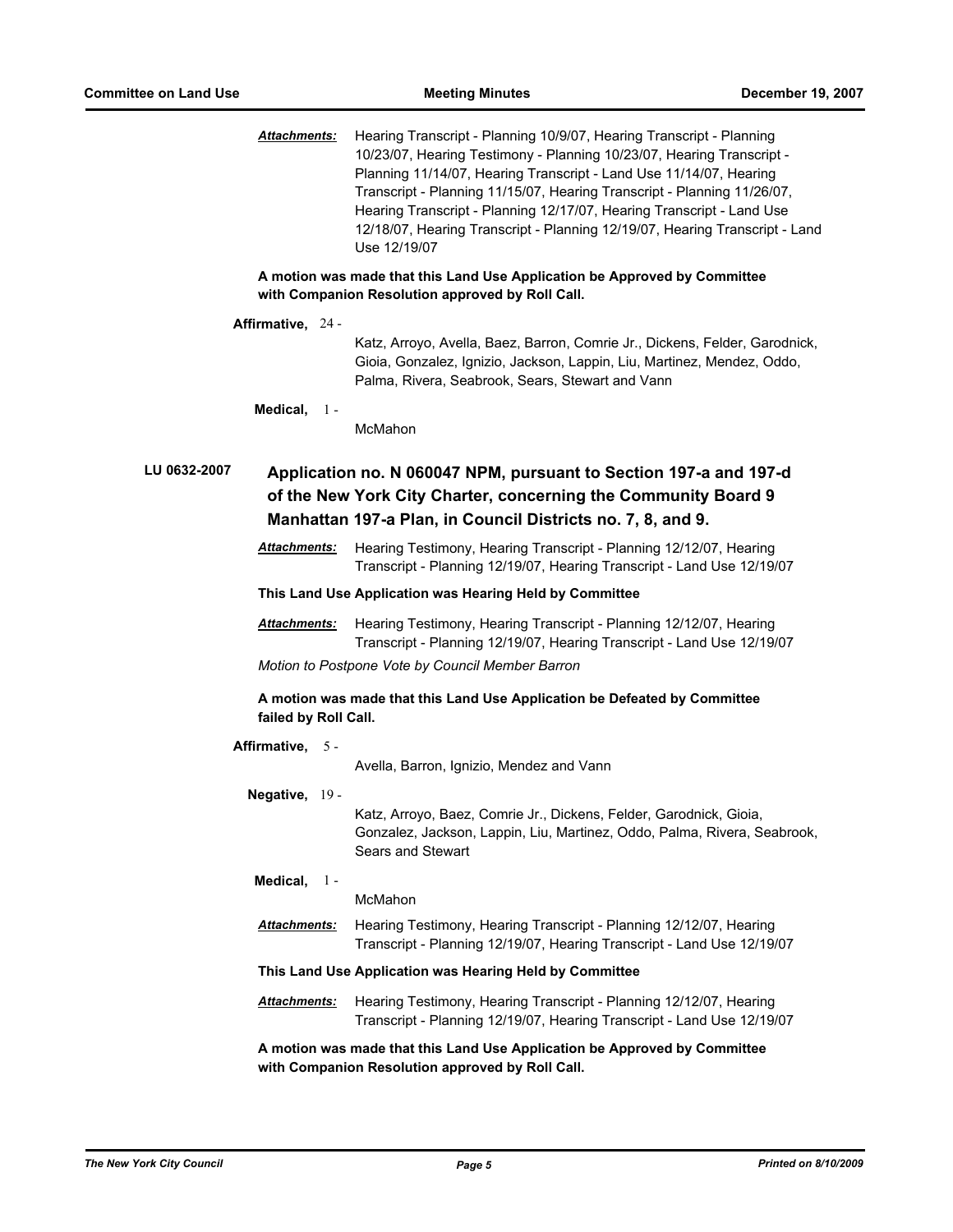| Affirmative, 19 -                                                                                                                                                                                                                                      | Katz, Arroyo, Baez, Comrie Jr., Dickens, Felder, Garodnick, Gonzalez,<br>Jackson, Lappin, Liu, Martinez, Oddo, Palma, Rivera, Seabrook, Sears,<br>Stewart and Vann  |  |  |  |
|--------------------------------------------------------------------------------------------------------------------------------------------------------------------------------------------------------------------------------------------------------|---------------------------------------------------------------------------------------------------------------------------------------------------------------------|--|--|--|
| Negative, $3 -$                                                                                                                                                                                                                                        | Avella, Barron and Ignizio                                                                                                                                          |  |  |  |
| Abstain, 2-                                                                                                                                                                                                                                            | Gioia and Mendez                                                                                                                                                    |  |  |  |
| Medical,<br>$\mathbf{1}$                                                                                                                                                                                                                               | McMahon                                                                                                                                                             |  |  |  |
| LU 0634-2007<br>Uniform Land Use Review Procedure application no. C 070495<br>ZMM, submitted by Columbia University, pursuant to Sections<br>197-c and 201 of the New York City Charter, for an amendment of<br>the Zoning Map, Section No. 5c and 6a. |                                                                                                                                                                     |  |  |  |
| <b>Attachments:</b>                                                                                                                                                                                                                                    | Hearing Testimony, Hearing Transcript - Zoning 12/17/09, Hearing<br>Transcript - Zoning 12/19/07, Hearing Transcript - Land Use 12/19/07                            |  |  |  |
| This Land Use Application was Hearing Held by Committee                                                                                                                                                                                                |                                                                                                                                                                     |  |  |  |
| <b>Attachments:</b>                                                                                                                                                                                                                                    | Hearing Testimony, Hearing Transcript - Zoning 12/17/09, Hearing<br>Transcript - Zoning 12/19/07, Hearing Transcript - Land Use 12/19/07                            |  |  |  |
|                                                                                                                                                                                                                                                        | Motion to Postpone Vote by Council Member Barron                                                                                                                    |  |  |  |
| failed by Roll Call.                                                                                                                                                                                                                                   | A motion was made that this Land Use Application be Defeated by Committee                                                                                           |  |  |  |
| Affirmative, 5-                                                                                                                                                                                                                                        |                                                                                                                                                                     |  |  |  |
|                                                                                                                                                                                                                                                        | Avella, Barron, Ignizio, Mendez and Vann                                                                                                                            |  |  |  |
| Negative, 19 -                                                                                                                                                                                                                                         | Katz, Arroyo, Baez, Comrie Jr., Dickens, Felder, Garodnick, Gioia,<br>Gonzalez, Jackson, Lappin, Liu, Martinez, Oddo, Palma, Rivera, Seabrook,<br>Sears and Stewart |  |  |  |
| Medical,<br>$\mathbf{1}$ -                                                                                                                                                                                                                             |                                                                                                                                                                     |  |  |  |
|                                                                                                                                                                                                                                                        | McMahon                                                                                                                                                             |  |  |  |
| <b>Attachments:</b>                                                                                                                                                                                                                                    | Hearing Testimony, Hearing Transcript - Zoning 12/17/09, Hearing<br>Transcript - Zoning 12/19/07, Hearing Transcript - Land Use 12/19/07                            |  |  |  |
| This Land Use Application was Hearing Held by Committee                                                                                                                                                                                                |                                                                                                                                                                     |  |  |  |
| <b>Attachments:</b>                                                                                                                                                                                                                                    | Hearing Testimony, Hearing Transcript - Zoning 12/17/09, Hearing<br>Transcript - Zoning 12/19/07, Hearing Transcript - Land Use 12/19/07                            |  |  |  |
|                                                                                                                                                                                                                                                        | A motion was made that this Land Use Application be Approved by Committee<br>with Companion Resolution approved by Roll Call.                                       |  |  |  |
| Affirmative, 19 -                                                                                                                                                                                                                                      |                                                                                                                                                                     |  |  |  |
|                                                                                                                                                                                                                                                        | Katz, Arroyo, Baez, Comrie Jr., Dickens, Felder, Garodnick, Gonzalez,<br>Jackson, Lappin, Liu, Martinez, Oddo, Palma, Rivera, Seabrook, Sears,                      |  |  |  |

Stewart and Vann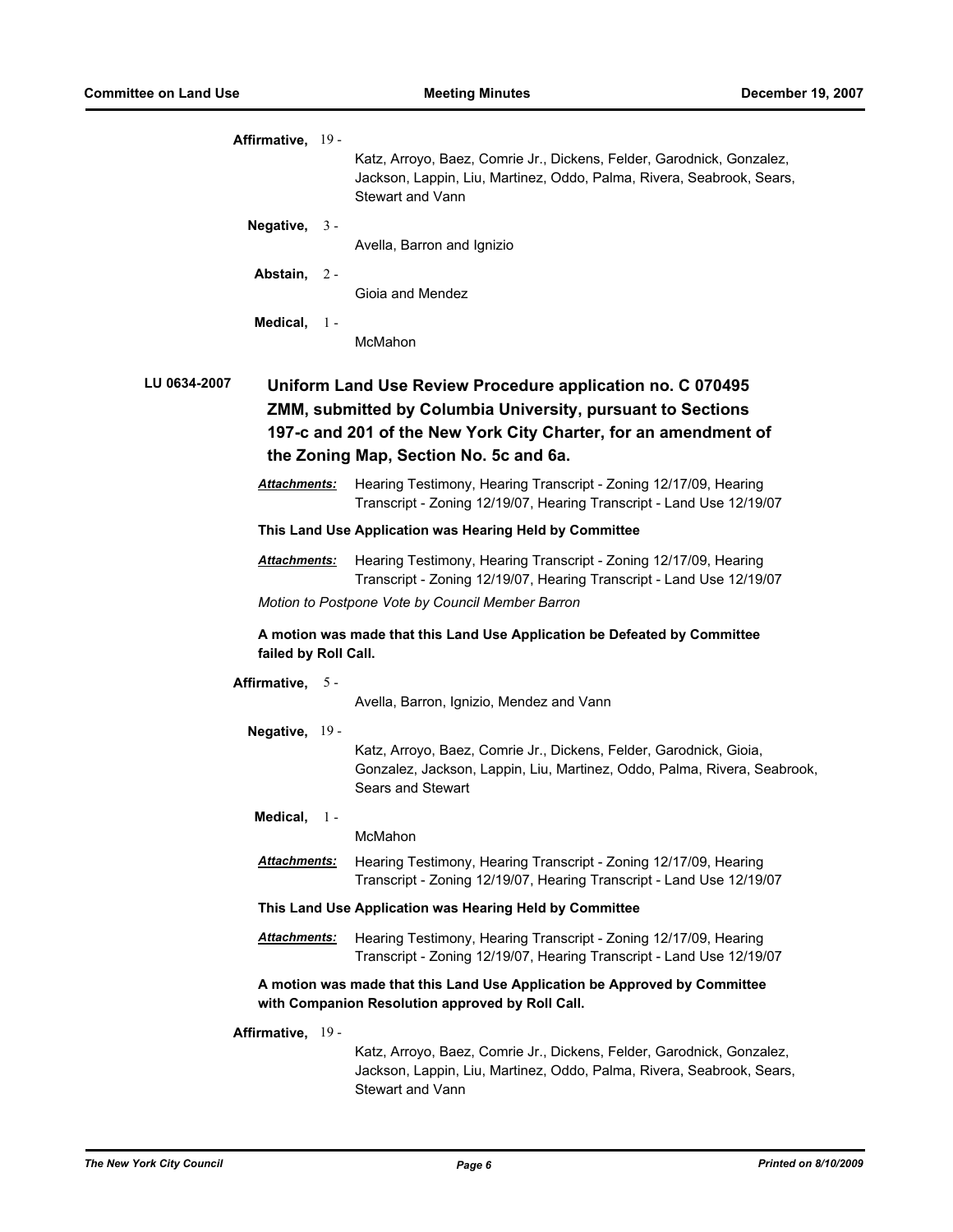| Negative, $3 -$                                                                                                                                                                                                                                                                                                                                                                                                                                                     |                      | Avella, Barron and Ignizio                                                                                                                                                |  |  |
|---------------------------------------------------------------------------------------------------------------------------------------------------------------------------------------------------------------------------------------------------------------------------------------------------------------------------------------------------------------------------------------------------------------------------------------------------------------------|----------------------|---------------------------------------------------------------------------------------------------------------------------------------------------------------------------|--|--|
|                                                                                                                                                                                                                                                                                                                                                                                                                                                                     | Abstain, 2-          |                                                                                                                                                                           |  |  |
|                                                                                                                                                                                                                                                                                                                                                                                                                                                                     |                      | Gioia and Mendez                                                                                                                                                          |  |  |
|                                                                                                                                                                                                                                                                                                                                                                                                                                                                     | Medical, $1 -$       | McMahon                                                                                                                                                                   |  |  |
| <b>LU 0635-2007</b><br>Uniform Land Use Review Procedure application no. N 070496<br>ZRM, submitted by Columbia University, pursuant to Section 201 of<br>the New York City Charter, for an amendment of the Zoning<br>Resolution of the City of New York, concerning Article X, Chapter 4,<br>(Special Manhattanville Mixed Use District), establishing a special<br>district in Borough of Manhattan, Community District 9, and<br>modifying related regulations. |                      |                                                                                                                                                                           |  |  |
|                                                                                                                                                                                                                                                                                                                                                                                                                                                                     | <b>Attachments:</b>  | Hearing Testimony, Hearing Transcript - Zoning 12/17/07, Hearing<br>Transcript - Zoning 12/19/07, Hearing Transcript - Land Use 12/19/07                                  |  |  |
| This Land Use Application was Hearing Held by Committee                                                                                                                                                                                                                                                                                                                                                                                                             |                      |                                                                                                                                                                           |  |  |
|                                                                                                                                                                                                                                                                                                                                                                                                                                                                     | <b>Attachments:</b>  | Hearing Testimony, Hearing Transcript - Zoning 12/17/07, Hearing<br>Transcript - Zoning 12/19/07, Hearing Transcript - Land Use 12/19/07                                  |  |  |
|                                                                                                                                                                                                                                                                                                                                                                                                                                                                     |                      | Motion to Postpone Vote by Council Member Barron                                                                                                                          |  |  |
| A motion was made that this Land Use Application be Defeated by Committee<br>failed by Roll Call.                                                                                                                                                                                                                                                                                                                                                                   |                      |                                                                                                                                                                           |  |  |
| Affirmative, 5-                                                                                                                                                                                                                                                                                                                                                                                                                                                     |                      | Avella, Barron, Ignizio, Mendez and Vann                                                                                                                                  |  |  |
| Negative, 19 -                                                                                                                                                                                                                                                                                                                                                                                                                                                      |                      | Katz, Arroyo, Baez, Comrie Jr., Dickens, Felder, Garodnick, Gioia,<br>Gonzalez, Jackson, Lappin, Liu, Martinez, Oddo, Palma, Rivera, Seabrook,<br>Sears and Stewart       |  |  |
|                                                                                                                                                                                                                                                                                                                                                                                                                                                                     | Medical, $1 -$       |                                                                                                                                                                           |  |  |
|                                                                                                                                                                                                                                                                                                                                                                                                                                                                     |                      | McMahon                                                                                                                                                                   |  |  |
|                                                                                                                                                                                                                                                                                                                                                                                                                                                                     | <b>Attachments:</b>  | Hearing Testimony, Hearing Transcript - Zoning 12/17/07, Hearing<br>Transcript - Zoning 12/19/07, Hearing Transcript - Land Use 12/19/07                                  |  |  |
| This Land Use Application was Hearing Held by Committee                                                                                                                                                                                                                                                                                                                                                                                                             |                      |                                                                                                                                                                           |  |  |
|                                                                                                                                                                                                                                                                                                                                                                                                                                                                     | <u> Attachments:</u> | Hearing Testimony, Hearing Transcript - Zoning 12/17/07, Hearing<br>Transcript - Zoning 12/19/07, Hearing Transcript - Land Use 12/19/07                                  |  |  |
|                                                                                                                                                                                                                                                                                                                                                                                                                                                                     |                      | A motion was made that this Land Use Application be Approved by Committee<br>with Companion Resolution approved by Roll Call.                                             |  |  |
| Affirmative, 19 -                                                                                                                                                                                                                                                                                                                                                                                                                                                   |                      |                                                                                                                                                                           |  |  |
|                                                                                                                                                                                                                                                                                                                                                                                                                                                                     |                      | Katz, Arroyo, Baez, Comrie Jr., Dickens, Felder, Garodnick, Gonzalez,<br>Jackson, Lappin, Liu, Martinez, Oddo, Palma, Rivera, Seabrook, Sears,<br><b>Stewart and Vann</b> |  |  |
| Negative, $3 -$                                                                                                                                                                                                                                                                                                                                                                                                                                                     |                      |                                                                                                                                                                           |  |  |

Avella, Barron and Ignizio